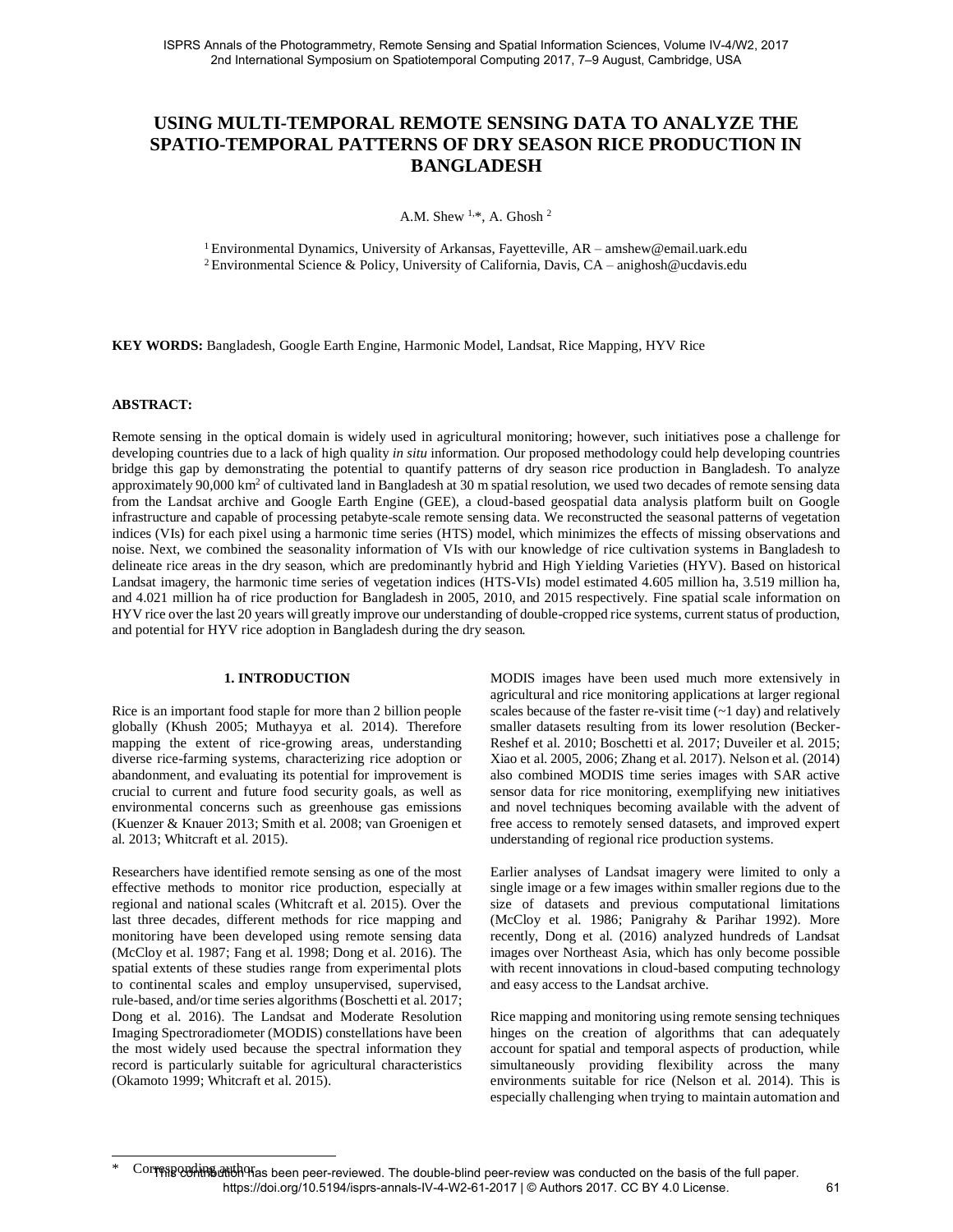minimizing expert user inputs. Boschetti et al. (2017) showed how to use expert knowledge of temporal growing season information and rice phenology to improve accuracy in rice mapping using their automated PhenoRice algorithm. A number of other studies have mapped rice, even at national and sub-continental scales (Dong et al. 2016; Zhang et al. 2017). These important studies illustrate the evolution of rice mapping in recent years and each has also discussed gaps and limitations to the various methods employed. These concerns are related to validating results and tradeoffs in the implementation of different methodological approaches.

In previous studies, scientists made significant tradeoffs between the spatial and temporal resolutions of different sensors, as well as the extent of selected study areas. The predominant limitation was the large computational power required to analyze high resolution imagery across large land areas and over longer periods of time. For example, while much MODIS imagery has been successfully and widely used to map rice across large areas through time (Boschetti et al. 2017; Xiao et al. 2005, 2006; Zhang et al. 2017), the resolution is only at 250 m, which limits analysis to homogenous landscapes with little fragmentation. However, rice production often occurs in heterogeneous, fragmented landscapes, particularly in places such as Bangladesh where most farmers are small holders with an average farm size of 0.24 hectares (Rapsomanikis 2015).

Other studies such as Dong et al. (2016) present large area analyses of Landsat 30 m data for rice mapping, but limit their study temporally to one year, demonstrating the power of Google Earth Engine which is a cloud-computing platform. The natural next step with this newfound computational capacity is to conduct higher resolution analyses over longer time periods and across larger land areas. This would bridge the existing gap in linking finer resolution imagery, such as 30 m Landsat, with long-term (multi-year) time series rice mapping at the country scale. Specifically, this study quantifies dry season rice production in Bangladesh from the late 1990s (Landsat 5), to the 2000s (Landsat 5 and 7), to the mid-2010s (Landsat 8). Moreover, we provide a new method of integrating spatio-temporal aspects of classification into a procedure which is regionally flexible and requires few input parameters to model.

Thus, the objectives of this study are: (1) to demonstrate the use of a HTS model with VIs (HTS-VIs) in classifying dry season rice production in Bangladesh, (2) to compare and validate the results of this model with district-wise and national rice production statistics from Bangladesh, (3) to evaluate temporal changes in dry season rice production at the districtlevel based on the results of the HTS-VIs classification, and (4) to assess the limitations of the HTS-VIs model and discuss potential improvements for future work.

# **2. METHODS**

# **2.1 Datasets**

**2.1.1 Remote Sensing data:** In this study, ortho-rectified Landsat 5 (LT5), Landsat 7 (LE7) and Landsat 8 (LC8) Top of Atmosphere (TOA) reflectance imagery are used to analyze dry season rice production in Bangladesh. LT5, LE7, and LC8

satellite platforms image(d) the entire earth every 16 days with a pixel resolution of 30 m and multiple spectral bands (Wulder et al. 2016). The TOA images are filtered spatially to cover all regions within the modern borders of Bangladesh. All Bangladeshi territory is covered by approximately 24 Landsat tiles. In total, 2396 LT5 images are included for years 1998 – 2011, 729 LE7 images for 1999 – 2002, and 1368 LC8 images for 2013 – 2017. These ortho-rectified time series images provide a platform for analyzing pixel-level changes from yearto-year and season-to-season with a re-visit time of 16 days. In Figure (1), we show a map of the fraction of cloud-free observations during the dry season (December to May) for each Landsat platform. The cloud cover maps were derived based on the ratio of used ('good') pixels to the total number of pixels for each time series of images between December 1<sup>st</sup> and May 31st. It's important to note that a different cloud detection algorithm was used for LT5, which identified a significantly higher number of cloud pixels. As a result, more pixels were masked in LT5.



Figure 1. Percentage of cloud-free observations available for LE7, LT5, and LC8 for corresponding years.

**2.1.2 Reference data from official statistics:** There are 9 divisions (provinces/states) and 64 districts in Bangladesh. District-wise data for *boro* rice production area were generated based on reports from the International Crops Research Institute for the Semi-Arid Tropics (ICRISAT) and Bangladesh Bureau of Statistics (BBS). ICRISAT data is available between 2004 and 2010 (ICRISAT 2004–2010), and BBS data was used for 2011 to 2015 (BBS 2011–2015); these datasets will be referred to as the reference data for the rest of the manuscript. The reference data are aggregated areal estimates at district level and do not provide explicit spatial details or locationspecific management details.

# **2.2 Google Earth Engine platform**

Google Earth Engine (GEE) is a cloud-based geospatial data analysis platform built on Google infrastructure and capable of processing petabyte-scale remote sensing data (GEE 2017; Moore & Hansen 2011). In previous studies, Landsat imagery could not be analyzed on larger regional or national scales because of high computational requirements. Instead, regional and national scale analyses were limited to moderate or lowresolution imagery platforms (Dong et al. 2016). To address this, GEE has opened the way for big geo-data analysis and the potential for investigation of higher resolution imagery such as Landsat in time series models. The GEE platform provides easy access to archives of remotely sensed data through either a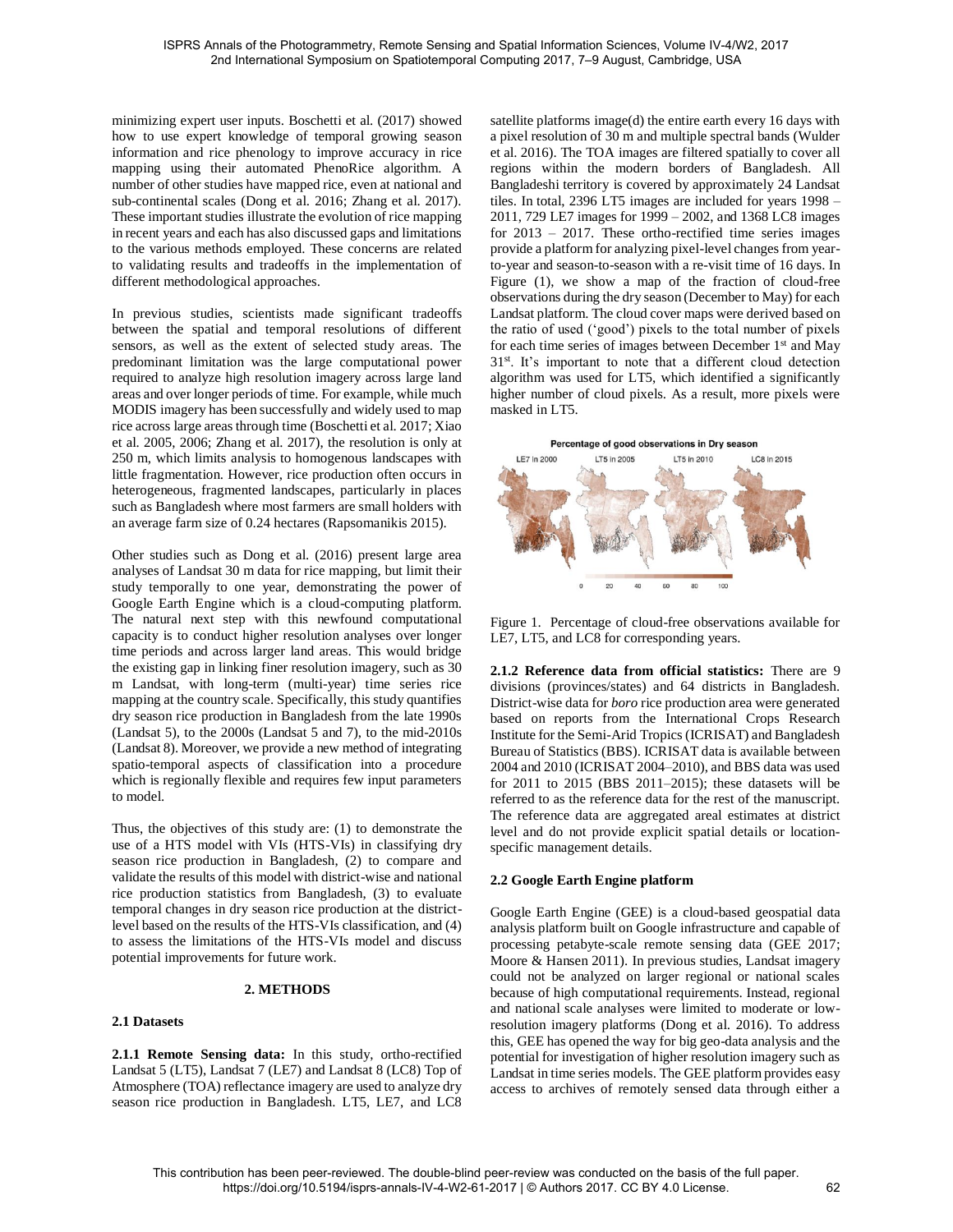JavaScript or Python API while simultaneously hiding the complexities of parallel computing and cyber-infrastructure.

# **2.3 Rice Phenology and Spectral Characteristics**

Paddy rice, which accounts for more than 90% of rice production worldwide and is the main focus of this study (Kuenzer & Knauer 2013), typically follows three stages during the growing season: (1) a flooding and transplanting phase, (2) a flowering and tillering phase, and (3) a grain-filling and harvest stage (Dong & Xiao 2016; Mahmood 1997; Wassman et al. 2009). During the flooding and transplanting phase, rice fields have exposed soil with little to no vegetative cover, followed by water infiltration and flooding, which slowly transitions to light vegetation after rice seedlings are transplanted. As the seedlings grow, the rice canopy begins to cover the flooded soil below and vegetation rapidly increases to usher in the flowering and tillering phase. This second phase is defined by rapid vegetative growth, rice flowering, germination, and pollination, as well as panicle greening, lengthening, and thickening. Finally, the grain-filling and harvest stage follows as rice matures, browns, and dries. When the grain reaches  $\sim$ 20% moisture or less, harvest time commences and rice is cut from the fields, which return to brown exposed soil once again (Shelley et al. 2016). Importantly, the time-frame for each of these primary phenological phases changes depending on the rice varietal planted and the local planting times, as determined by weather and management decisions. Thus, any model for rice identification using these phenological stages must be flexible to changes in the length of the growing season, e.g.,  $\sim 90 - 120$ days for an HYV or Hybrid versus  $130 + days$  for many traditional varieties, as well as flexible to the commencement of the transplanting.

The majority of previous rice-mapping research attempted to identify pixels that show the characteristic temporal pattern of flooding followed by transplanting using remote sensing indicators such as vegetation indices (VIs; Boschetti et al. 2017; Xiao et al. 2005, 2006; Zhang et al. 2017). Specifically, these VIs are the Normalized Difference Vegetation Index (NDVI; Tucker 1979) and Enhanced Vegetation Index (EVI; Huete et al. 1997, 2002), which are sensitive to leaf chlorophyll content or plant greenness, and the Land Surface Water Index (LSWI; Xiao et al. 2004), which is sensitive to leaf water content and soil moisture. These indices are calculated based on the following formulas:

$$
NDVI = \frac{(\rho NIR - \rho R)}{(\rho NIR + \rho R)}\tag{1}
$$

$$
LSWI = \frac{(\rho SWIR - \rho NIR)}{(\rho SWIR + \rho NIR)}\tag{2}
$$

$$
EVI = 2.5 X \frac{(\rho NIR - \rho R)}{(\rho NIR + 6 X R - 7.5 X B + 1)}
$$
(3)

When  $LSWI+0.05 > NDVI$  or  $LSWI+0.05 > EVI$ , the signature represents a transition from plant cover or dry soil to primarily water or saturated soil and indicates the likely timeframe during which rice transplanting takes place. We refer to this as the flood signature. More details about this process can be found in Xiao et al. (2005, 2006).

#### **2.4 Fitting a Harmonic Time Series Model**

Cloud cover predominates over many regions of Bangladesh throughout the year, especially during the monsoon season between late June and October. Because of this, there are missing observations in addition to the atmospheric and sensor noise in the recorded bands of the imagery, which has to be dealt with in the estimation of VIs (Roy et al. 2002; Verbesselt et al. 2010). To correct for these issues, a HTS model was employed to interpolate NDVI, EVI and LSWI values over the time period for each pixel. The harmonic model was used to estimate each VI value  $(y^*)$  at each time  $(t)$  based on the following equation:

$$
y_t^* = \alpha + \beta_1 t + \beta_2 \sin \omega t + \beta_3 \cos \omega t \tag{4}
$$

where  $\alpha$  represents a constant,  $\beta_1$  is a coefficient for the overall trend in t,  $\beta_2$  is a coefficient for the sin function at the frequency  $\omega$  of time t, and  $\beta_3$  is a coefficient for the cosine function at the frequency  $\omega$  of time t. In this model, two harmonic frequencies per annum account for the two seasons of rice that occur in a given crop-calendar year in Bangladesh.

For Landsat 8, a single HTS model was fitted to the time interval between 2013 and 2017, i.e., the entire four years of available Landsat 8 imagery. For Landsat 7, again a single HTS model was fitted for the years 1999 – 2002. However, for the Landsat 5 imagery, a HTS model was fitted corresponding to advancing five-year windows between 1996 and 2013 with the middle (third) year being the focus of analysis, e.g., for analyzing 2010, a HTS model was constructed using the image between 2008-2012. For each year, the rice classification timeframe was specified between December 1<sup>st</sup> and May 31<sup>st</sup>, which includes the *boro* season across the entire country. Due to cloud cover, time series observations of VIs were irregular. To ensure temporal comparability across regions, a pseudomodel of the HTS-VIs was generated starting December 1<sup>st</sup> and advanced every 16 days through May  $31<sup>st</sup>$ . This analysis resulted in regular time series VI values (total of 12) for each pixel at 16-day intervals for the dry season.

The flooding signature was used to determine the rice transplanting phase using the regular HTS-VIs values. LT5, LE7, and LC8 collect slightly different spectral band widths and have lower radiometric resolutions compared to LC8. We found that EVI is generally more sensitive to the spectral characteristics of rice for LT5 and LE7, so we assumed the singular consideration of  $LSWI + 0.05 > EVI$  for LT5 and LE7 was sufficient for identifying rice paddy in the transplanting phase for these platforms. However, for LC8 two VIs for vegetation (NDVI/EVI) were used. We estimated the total number of observations for which the conditions are satisfied (0 being the minimum while 12 is the maximum).

In the time series plot below (Figure 2), LSWI+0.05 is greater than EVI or NDVI for five consecutive counts; this pixel would be classified as rice for the *boro* season of the year plotted. (Since these types of time series plots depict the phenology of rice, these will be identified as 'pheno-plots' for later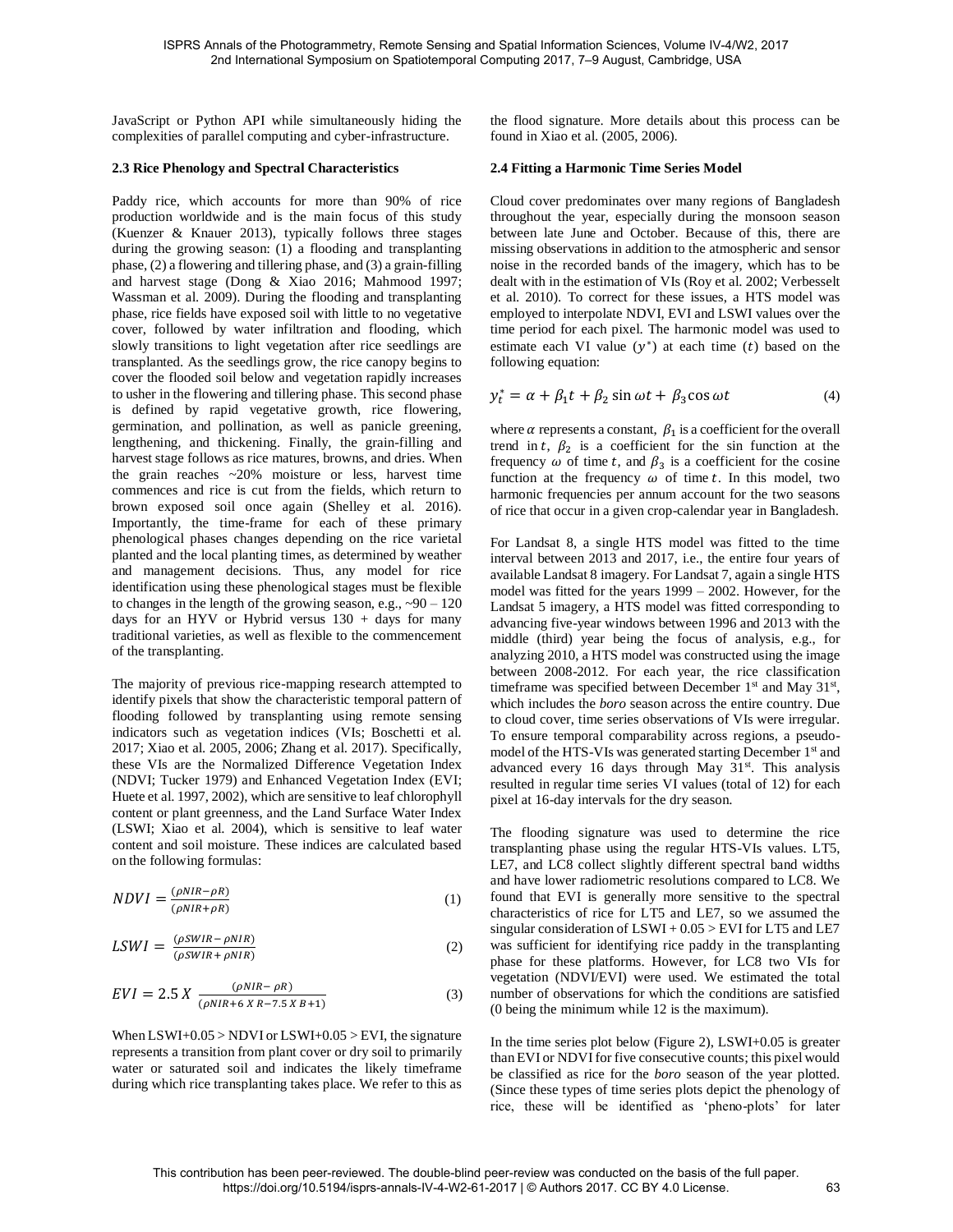reference). Given that planting dates vary year-to-year and regionally, and phenological stages change by variety, we attempted to develop a flexible model for rice pixel identification without prior detailed knowledge of ricegrowing seasons. Three counts  $(\sim 16-32 \text{ days})$  of the flood signature were used as the minimum for a rice-producing pixel, and eight counts (~80-96 days) were used as the maximum for a rice-producing pixel. Any pixel with a count of three to eight counts of LSWI greater than EVI/NDVI would indicate flooding/transplanting for at least 16 days and a maximum of 96 days. We assume that less than three observations might be residual flooding from the previous *aman* season or rainfall and more than eight might be permanent water, wetland areas, or non-rice flooding. All the Landsat imagery analysis described so far was performed on the GEE platform. Each of these HTS-VIs classifications was exported for each year and further analyzed in R statistical software.

#### **2.5 Optimization of area estimates using reference data**

The area covered by 'possible' rice pixels (any pixel with 3 to 8 counts of the flood signature) was extracted within each of these 64 districts using the 'raster' package in R statistical software (Hijmans & van Etten 2012). We estimated different areas under rice with the following assumptions about the flooding and transplanting duration: 1) that the rice cultivation system for any specific district is homogeneous and flooding signatures can be observed for only one of the following flooding day intervals: 16, 32, 48, 64, 80 or 96 (3 to 8 observations of the flooding signature); and then, 2) that the rice cultivation system is heterogeneous and multiple flooding durations can be present within a district. Based on these assumptions, we estimated areas under different flooding durations using all possible (21) combinations of flood signatures, i.e., 21 models of rice-producing area estimation for each district each year during the dry season.



Figure 2. Rice phenology for the *boro* season with a flood signature of '5' for LC8.

Next, the calculated areas based on these 21 estimations per district per year were compared with those in the district-level reference data to find the combination which provided the closest estimation of rice-producing hectares to the reference data. For example, if the difference between the  $3 - 4$  counts (model) of the flooding signature (the total area of 'possible' rice pixels in a district between 16 to 32 days of the flood duration) was smaller than all other combinations, then we accepted that scenario as most representative of *boro* rice

production in that district. Based on the minimum difference models, an accuracy assessment was conducted for the rice classified areas derived from the HTS-VIs model within each district against the district reports on annual *boro* rice areas from the reference data. For accuracy assessment, the Mean Absolute Percentage Error (MAPE) was calculated between the reference data and the HTS-VIs model results (Armstrong & Collopy 1992; Hyndman & Koehler 2006). This assessment provides critical understanding for how rice production in fragmented landscapes may be mapped spatio-temporally, which could lead to improvements in classification at finer scale resolutions in the future.

#### **3. RESULTS & DISCUSSION**

# **3.1 Model Fitting and Spatial Variability of Dry Season Rice Production**

The HTS-VIs model estimated 4.021 million ha, 3.519 million ha, and 4.605 million ha of rice production at the national level for Bangladesh in 2015, 2010, and 2005, respectively, based on the closest values of LC8 and LT5 compared to the reference data. Notably, the LT5 analysis over-estimated rice areas in some years and under-estimated in others due to the implementation of a different cloud-masking algorithm from the one employed with LC8, which resulted in a lower number of cloud-free observations for fitting the harmonic time series model.

**3.1.1 Harmonic fitting of the Landsat VIs:** For the purposes of this study, we focus on the *boro* season between December/January and April/May. The EVI and NDVI signals are strong here and there are fewer missing values during this time period. The flood signal during the transplant phase shows up strongly, followed by a rapid increase and peak in EVI/NDVI, which indicates this small test area is most likely under rice production. Each year produces a similar pattern for this test, which suggests farmers are consistently planting a *boro* season crop in this region. In Figure (3), we present the fitted harmonic model for LC8 at a test site near Mymensingh. There are generally two seasons of rice, *aman* followed by *boro.* Overall, there is less cloud cover during the *boro* season, so this study focuses on the second season. The rice signature for the *boro* season is clear in this representation of the harmonic model, but due to missing values in both February and May, the model would be difficult to compare with other regions or across years and could easily misclassify the rice signature. To resolve this issue and make all regions and time periods more comparable, we generated a common time interval and equal observations for all VIs, an example of which is presented in Figure (4).

#### **3.1.2 Generation of VI at equal-intervals starting December**

**1 st:** In Figure (4), we present the same test area from Figure (3), but this iteration includes a generation of equal-intervals for the VIs beginning on December  $1<sup>st</sup>$  and ending May  $31<sup>st</sup>$  in the year 2017. Importantly, the observations are consistent every 16 days with no missing observations because they are interpolated based on real observations in the original HTS model. In the pseudo HTS model, the signature for rice is an improvement over the fitted model with original values. This is demonstrated by the fact that we see a clear harvest time in late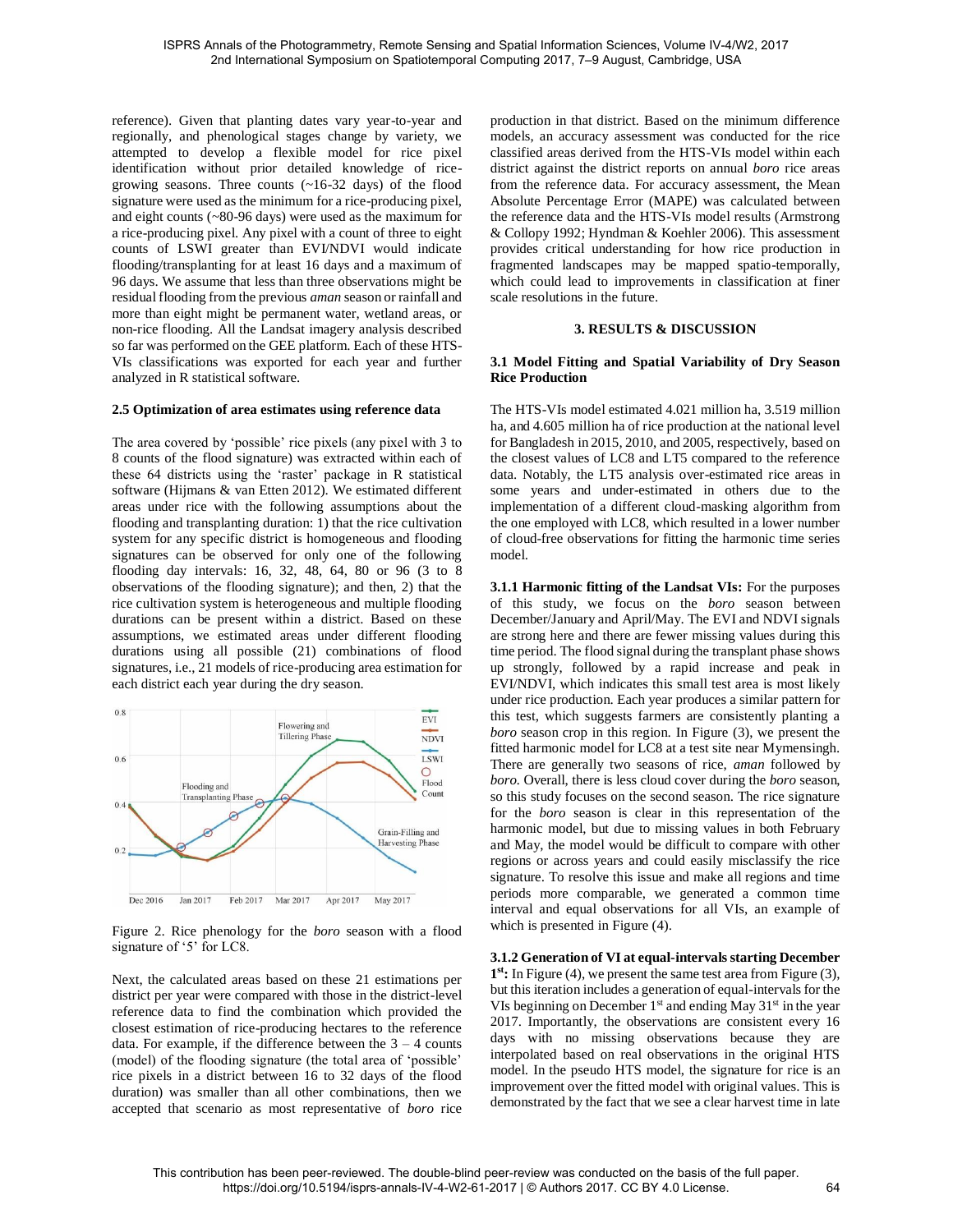December for *aman* rice, followed by the flood signature for *boro* season planting, and a peak and decline in the flowering and tillering phase in May. These signatures can exemplify what is known about regional differences in rice production patterns in Bangladesh, namely that there is a stronger, more predictable *boro* season in the north and there are often flooding and drainage issues during *aman* in the coastal region. The pseudo HTS-VIs model was used for all estimations of rice-producing area in order to maintain this systematic comparability. The next section explores this spatial and temporal variability more explicitly.



Figure 3. Landsat 8 fitted harmonic model for 2017 near Mymensingh.



Figure 4. Generated VIs at equal-intervals starting December 1<sup>st</sup> in the Mymensingh example.

# **3.2 Comparison of rice-area estimates from remote sensing analysis and reference data**

The HTS-VIs model results show that indeed central and northern districts in Bangladesh have increased the hectares of rice production during the dry season, i.e., during *boro* and *aus*. According to the reference data, approximately 4.064 million ha were planted in 2005, 4.707 million ha were planted in 2010, and 4.090 ma hectares were planted in 2015 at the national level. Below, we compare our best fitting HTS-VIs results for 2005, 2010, and 2015 with these reference data from BBS and ICRISAT, both nationally via MAPE and at the district level via mapping. In Figure (5), we see that the district-level rice growing spatial patterns as well as magnitude in hectares planted are relatively consistent. The upper row represents the reference data and the lower row represents the closest HTS-VIs estimations for that year.

In our validation assessment, we compared our closest rice area estimation for *boro* rice areas provided by the reference data using MAPE, also known as Mean Absolute Percentage Error (Hyndman & Koehler 2006). We found accuracy levels of 10.14, 8.42, and 8.49 percent for 2013, 2014, and 2015 in comparing LC8 with the reference data. For LT5, we found accuracy levels of 8.60, 7.84, 8.21, 7.88, 7.47, 7.71, 7.78, 7.91, 7.86, and 8.23 percent for each year from 2004–2013 in the HTS-VIs national estimates.



Figure 5. District maps of dry season rice production: Reference vs. HTS-VIs closest model.

# **3.4 Discussion of methods**

**3.4.1 Advantages:** The proposed methodology provides a flexible platform for mapping rice production in heterogeneous landscapes. In previous rice mapping efforts, expert knowledge on detailed rice phenology has been a key feature of the models. In other cases, where expert knowledge has not been included, the focus of rice mapping has been in relatively simple, homogenous production systems. This methodology allows one to fit a rice-identification scheme flexible to regional differences in production systems and varying landholder sizes. When combined with Landsat data at 30 m resolution as in this study, the methodology can account for rice in fragmented and disjointed landscapes. While the model shows promising results in this introductory example for Bangladesh, there are some limitations to the model in its present form and likewise, there are ways to improve it in future implementations.

**3.4.2 Limitations/constraints:** The primary limitation of this methodology is the dependence on reference data in identifying the best rice classification for each district. We identified the HTS-VIs model based on the least difference model from the district reference data, which illustrates the robustness of the model to estimate rice-growing areas across heterogeneous agricultural practices, season lengths, and fragmented geographies. However, this dependence on the reference data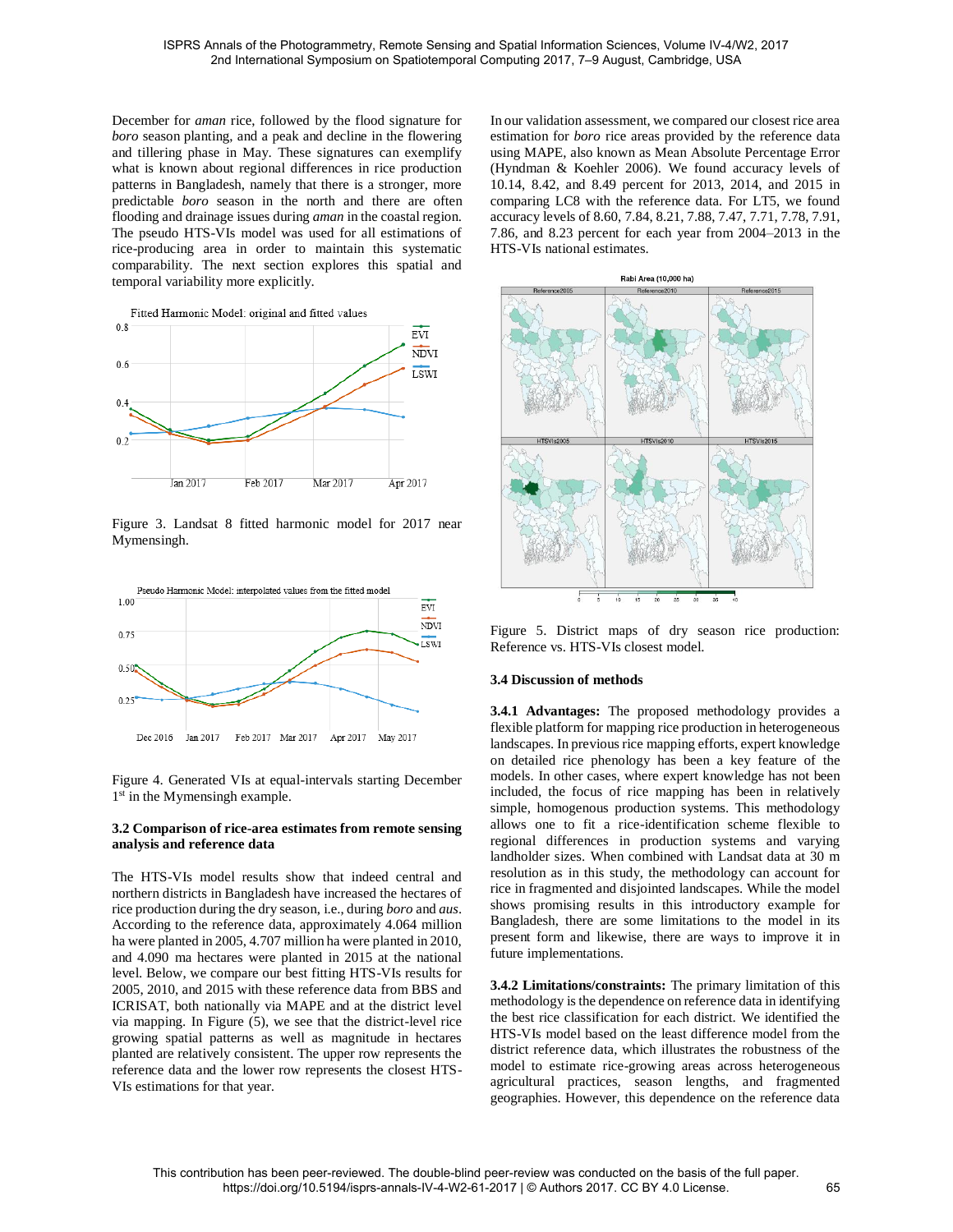hinders the models application in un-referenced regions or years. This gap might be bridged in future work, which is discussed in more detail below.

Another limitation prevalent in this model is its sensitivity to cloud cover. The model does not perform consistently in the *aman* season in Bangladesh because of the monsoonal cloud cover during this time. In some cases, the model adjusts to missing data via the interpolation of the HTS-VIs, but given a scenario where two to three consecutive observations are missing, the model prediction will be poor. Because of this, we introduce this model primarily for dry season mapping in Bangladesh and suggest it should primarily be used in regions where extended periods of cloud cover are less widespread. Cloud cover was more problematic for LT5 estimates due to a less nuanced cloud-masking algorithm, which could potentially be reduced in future work. In this case, we used all LT5 district estimates within 2.5 standard deviations, e.g., 95%, of the sample to remove outlier estimates caused by the excessive cloud masking. In the validations, this reduced errors significantly, but in future work this step may not be necessary.

The difference between our models and the reference data may also be due to the influence of small, fragmented plots of rice, i.e., less than 30 m pixels, or omission errors from the influences of cloud cover as described above. Instead, we propose that the HTS-VIs model may identify rice production more correctly than those collected *in situ* at the district level, though this requires further confirmation with higher resolution imagery or better field observations than are currently available. At this point, higher resolution imagery is limited by time and/or cost, and field observations in rural Bangladesh are difficult to obtain for previous years.

**3.4.3 Future research pathways:** Future work could compare these results with previously implemented MODIS rice classification algorithms to identify disparities based on resolution. It is possible that without a maximum/minimum difference threshold for VIs, commission errors may occur in wetland areas where similar vegetative characteristics exist alongside watery land surfaces.

Similarly, we use a minimum flooding duration of 16 to 32 days, which could lead to omission errors where the flooding and transplanting phase is shorter. The decision to omit flooding duration less than 16 days was based on the assumption that many areas in Bangladesh could remain flooded for 16 days with normal precipitation patterns given the low-lying and relatively flat landscape. On the other end of the spectrum, the maximum flooding duration included is 96 days to ensure that longer flooding and transplanting phases are captured. In some regions, flooding persists from the *aman* season into the dry season when farmers may begin transplanting rice.

In this study, we limited ourselves to introducing the HTS-VIs model with Bangladesh as an example in order to demonstrate its effectiveness at capturing rice-producing areas in a fragmented landscape with diverse agricultural systems, but further validation and testing is needed for the HTS-VIs model.

# **4. CONCLUSIONS**

In this study, we demonstrate the implementation of a harmonic time series (HTS) model with EVI, NDVI, and LSWI to identify rice production areas during the *boro* season in Bangladesh. To our knowledge, this is the first time a pixelbased time series model has been applied to Landsat at the national level on a decadal time scale. We found that, the HTS-VIs model has the potential to map rice production across fragmented landscapes and heterogeneous production practices with comparable accuracy to other methods but without expert knowledge inputs. For LT5, this method shows approximately 25 – 40 % difference from the reference data for districts in Bangladesh—generally less than the estimates made by local agricultural offices. For LC8, our results were within  $5 - 15\%$ of reference data at the district level, which is a significant improvement over the LT5 predictions likely due to improved quality bands, higher radiometric resolution, and the consequent larger number of good quality observations. As agricultural monitoring via remote sensing becomes more widespread and important in meeting global food security needs, we suggest that models like the HTS-VIs introduced here could improve the accuracy and efficiency with which scientists are able to do so, giving policy-makers and development practitioners an enhanced platform for their work.

# **ACKNOWLEDGEMENTS**

This study is made possible by the support of the United States Agency for International Development (USAID) to the Feed the Future Innovation Lab for Sustainable Intensification (Cooperative Agreement No. AID-OAA-L-14-00006). The contents are the sole responsibility of the authors and do not necessarily reflect the views of USAID or the United States Government. This work is also supported by the National Science Foundation Graduate Research Fellowship Program [Grant No. [DGE-1450079\]](http://www.sciencedirect.com/science/article/pii/S0956713517302980#gs1).

# **REFERENCES**

Armstrong, J.S. & F. Collopy (1992). Error measures for generalizing about forecasting methods: empirical comparisons. *Int. J. Forecasting, 8*(1): 69 – 80.

BBS (2011–2015). Statistical Pocketbook, Bangladesh. Bangladesh Bureau of Statistics, Statistics and Information Division, Ministry of Planning, Dhaka.

Becker-Reshef, I., C. Justice, M. Sullivan, E. Vermote, C. Tucker, A. Anyamba, J. Small, E. Pak, E. Masuoka, J. Schmaltz, M. Hansen, K. Pittman, C. Birkett, D. Williams, C. Reynolds & B. Doorn (2010). Monitoring global croplands with coarse resolution earth observations: The global agriculture monitoring (GLAM) project. *Remote Sens., 2*(6): 1589 – 1609.

Boschetti, M., L. Busetto, G. Manfron, A. Laborte, S. Asilo, S. Pazhanivelan & A. Nelson (2017). PhenoRice: A method for automatic extraction of spatio-temporal information on rice crops using satellite data time series. *Remote Sens. Environ., 194*: 347 – 365.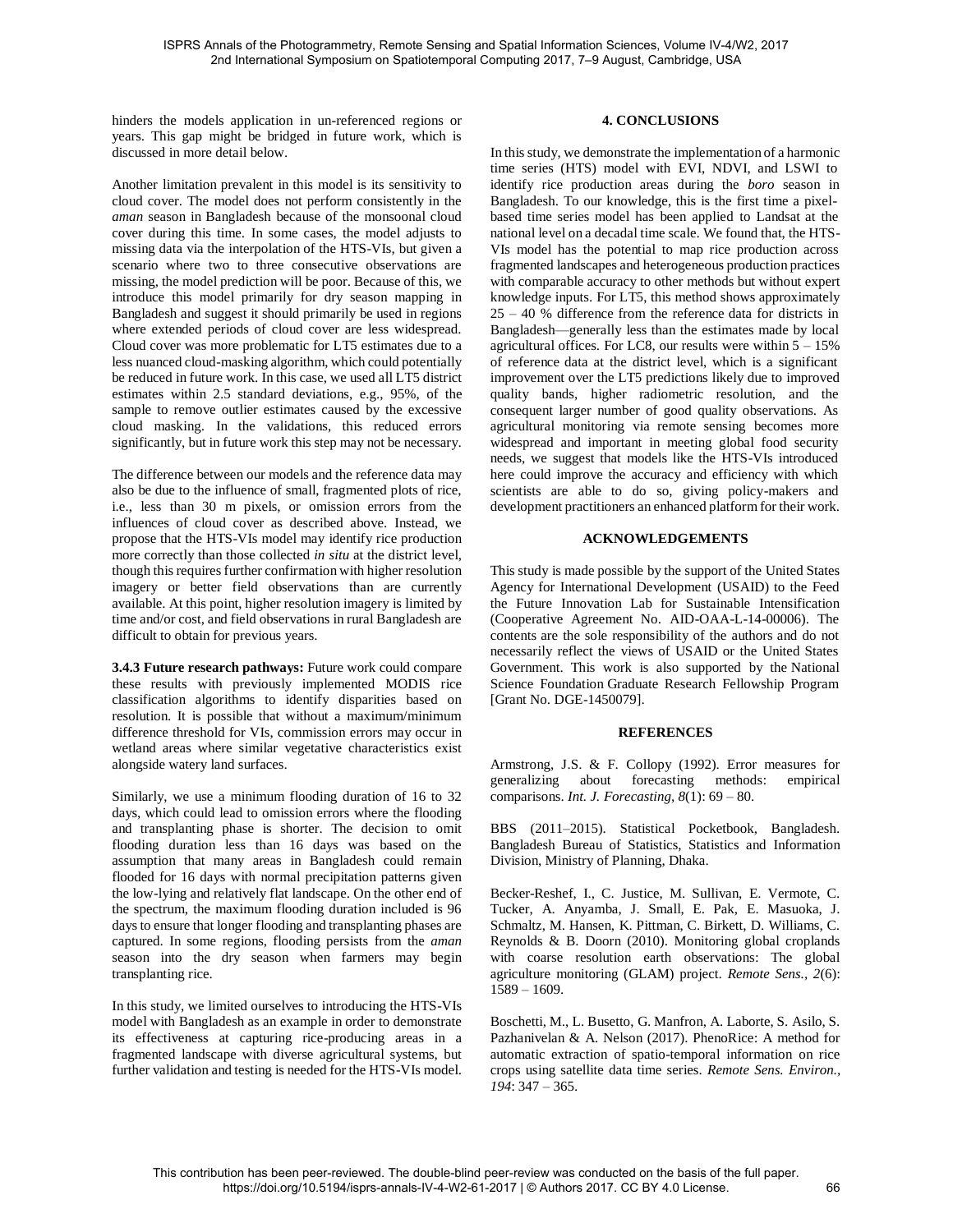Dong, J. & X. Xiao (2016). Evolution of regional to global paddy rice mapping methods: A review. *ISPRS J. Photogramm. Remote Sens., 119*: 214 – 227.

Dong, J., X. Xiao, M.A. Menarguez, G. Zhang, Y. Qin, D. Thau, C. Biradar & B. Moore III (2016). Mapping paddy rice planting area in northeastern Asia with Landsat 8 images, phenology-based algorithm and Google Earth Engine. *Remote Sens. Environ., 185*: 142 – 154.

Fang, H., B. Wu, H. Liu & X. Huang (1998). Using NOAA AVHRR and Landsat TM to estimate rice area year-by-year. *Int. J. Rem. Sens., 19*(3): 521 – 525.

GADM (2015). Global Administrative Areas Database, version 2.8. URL: [www.gadm.org.](file:///C:/Users/amshew/Google%20Drive/Aaron-GFC/ISSC-2017/www.gadm.org)

GEE (2017). Google Earth Engine, last updated May  $25<sup>th</sup>$ , 2017. URL: [https://developers.google.com/earth](https://developers.google.com/earth-engine/%23about-google-earth-engine)[engine/#about-google-earth-engine.](https://developers.google.com/earth-engine/%23about-google-earth-engine)

Hijmans, R.J. & J. van Etten (2012). Raster: Geographic analysis and modeling with raster data. R package version 2.0-12. URL: [http://CRAN.R](http://cran.r-project.org/package=raster)[project.org/package=raster.](http://cran.r-project.org/package=raster)

Huete, A., H.Q. Liu, K. Batchily & W. van Leeuwen (1997). A comparison of vegetation indices over a global set of TM images for EOS-MODIS. *Remote Sens. Environ., 59*: 440 – 451.

Huete, A., K. Didan, T. Miura, E.P. Rodriguez, X. Gao & L.G. Ferreira (2002). Overview of the radiometric and biophysical performance of the MODIS vegetation indices. *Remote Sens. Environ., 83*(1-2): 195 – 213.

Hyndman, R.J. & A.B. Koehler (2006). Another look at measures of forecast accuracy. *Int. J. Forecasting, 22*(4): 679 – 688.

Khush, G.S. (2005). What it will take to feed 5.0 billion rice consumers in 2030. *Plant Mol. Biol., 59*(1): 1 – 6.

Kuenzer, C. & K. Knauer (2013). Remote sensing of rice crop areas. *Int. J. Rem. Sens., 34*: 2101 – 2139.

Mahmood, R. Impacts of air temperature variations on the boro rice phenology in Bangladesh: implications for irrigation requirements. *Agri. and For. Met., 84*(3–4): 233 – 247.

McCloy, K.R., F.R. Smith & M.R. Robinson (1987). Monitoring rice areas using LANDSAT MSS data. *Int. J. Rem. Sens., 8*(5): 741 – 749.

Moore, R.T. & M.C. Hansen (2011). Google Earth Engine: a new cloud-computing platform for global-scale earth observation data and analysis. *Amer. Geophys. Union,* Fall Meeting 2011.

Muthayya, S., J.D. Sugimoto, S. Montgomery & G.F. Maberly (2014). An overview of global rice production, supply, trade, and consumption. *Ann. N.Y. Acad. Sci., 1324*(1): 7 – 14.

Nelson, A., M. Boschetti, G. Manfron, F. Holecz, F. Collivignarelli, L. Gatti, M. Barbieri, L. Villano, P. Chandna & T. Setiyono (2014). Combining moderate-resolution timeseries RS data from SAR and optical sources for rice crop characterization: examples from Bangladesh. *Land Applications of Remote Sensing INTECH, Ch. 4*: http://www.intechopen.com/books/land-applications-of-radarremote-sensing.

Nelson, A., T. Setiyono, A.B. Rala, E.D. Quicho, J.V. Raviz, P.J. Abonete, A.A. Maunahan, C.A. Garcia, H.Z.M. Bhatti, L.S. Villano, P. Thongbai, F. Holecz, M. Barbieri, F. Collivignarelli, L. Gatti, E.J.P. Quilang, M.R.O. Mabalay, P.E. Mabalot, M.I. Barroga, A.P. Bacong, N.T. Detoito, G.B. Berja, F. Varquez, Wahyunto, D. Kuntjoro, S.R. Murdiyati, S. Pazhanivelan, P. Kannan, P.C. Nirmala Mary, E. Subramanian, P. Rakwatin, A. Intrman, T. Setapayak, S. Lertna, V.Q. Minh, V.Q. Tuan, T.H. Duong, N.H. Quyen, D. Van Kham, S. Hin, T. Veasna, M. Yadav, C. Chin & N.H. Ninh (2014). Towards an operational SAR-based rice monitoring system in Asia: examples from 13 demonstration sites across Asia in the RIICE project. *Remote Sens., 6*: 10773 – 10812.

Okamoto, K. (1999). Estimation of rice-planted area in the tropical zone using a combination of optical and microwave satellite sensor data. *Int. J. Rem. Sens., 20*(5): 1045 – 1048.

Panigrahy, S.A. & J.S. Parihar (1992). Role of middle infrared bands of Landsat thematic mapper in determining the classification accuracy or rice. *Int. J. Rem. Sens., 13*(15): 2943 – 2949.

Rapsomanikis, G. (2015). The economic lives of smallholder farmers: an analysis based on household data from nine countries. Food and Agricultural Organization (FAO) of the United Nations, Rome.

Shelley, I.J., M. Takahashi-Nosaka, M. Kano-Nahata, M.S. Haque & Y. Inukai (2016). Rice cultivation in Bangladesh: Present scenario, problems, and prospects. *Intl. J. Coop. Ag. Dev., 14*: 20 – 29.

Smith, P., D. Martino, Z. Cai, D. Gwary, H. Janzen, P. Kumar, B. McCarl, S. Ogle, F. O'Mara, C. Rice, B. Scholes, O. Sirotenko, M. Howden, T. McAllister, G. Pan, V. Romanenkov, U. Schneider, S. Towprayoon, M. Wattenbach & J. Smith. Greenhouse gas mitigation in agriculture. *Phil. Trans. R. Soc. B., 363*: 789 – 813.

Tucker (1979). Red and Photographic Infrared Linear Combinations for Monitoring Vegetation. *Remote Sens. Environ., 8*(2): 127 – 150.

Verbesselt, J., R. Hyndman, G. Newnham & D. Culvenor (2010). Detecting trend and seasonal changes in satellite image time series. *Remote Sens. Environ., 114*: 106 – 115.

Wassman, R., S.V.K. Jagadish, K. Sumfleth, H. Pathak, G. Howell, A. Ismail, R. Serraj, E. Redona, R.K. Singh & S. Heuer (2009). Regional vulnerability of climate change impacts on Asian rice production and scope for adaptation. *Adv. Agron., 102*: 91 – 133.